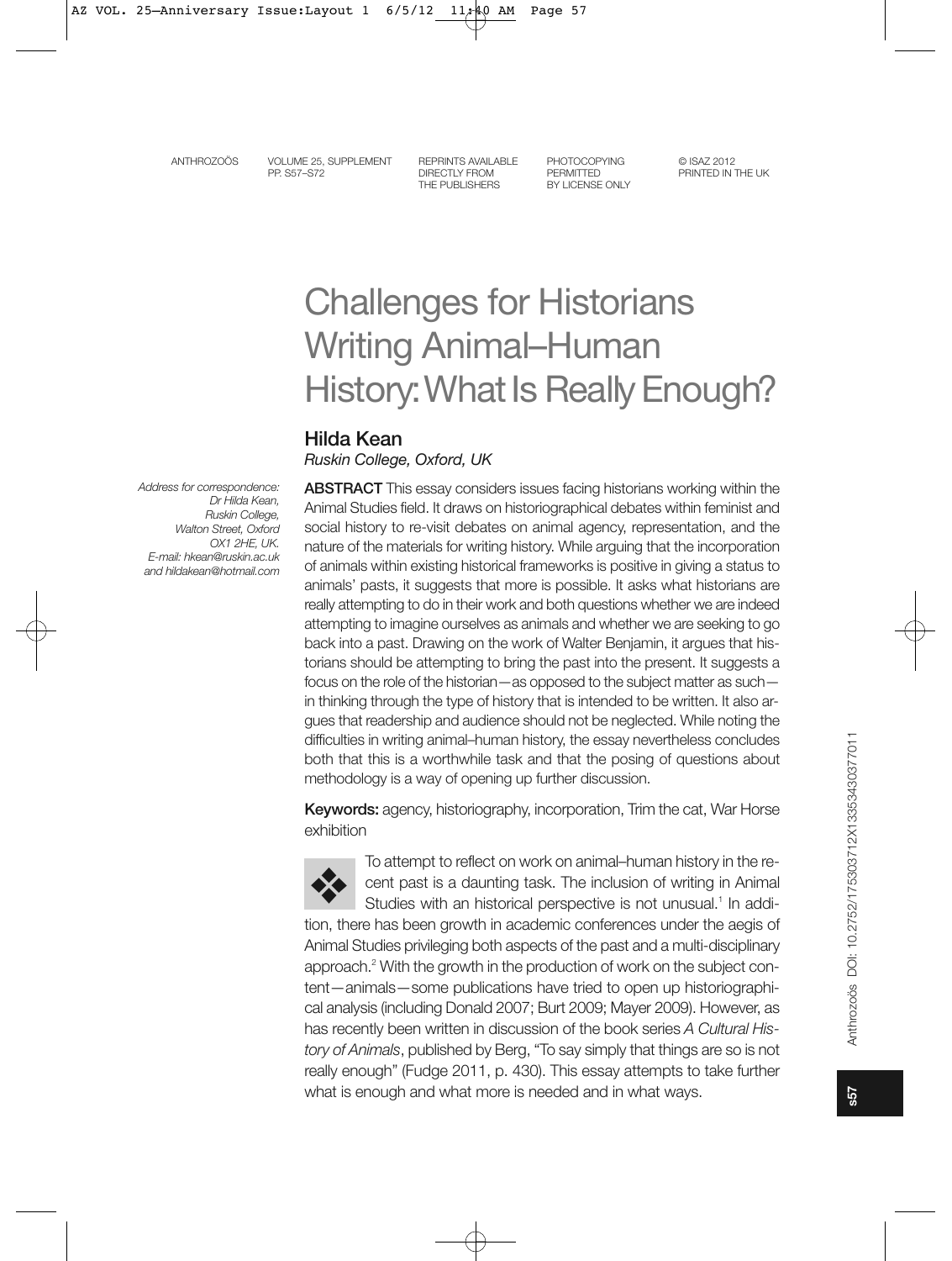## Incorporation: Analogies with Other Histories?

The different cultural and historiographical circles in which they work influence those who write reflectively about the state of animal–human history. North American historian Harriet Ritvo, for example, has seen the growth in animal-focused work set against a broader political and cultural contemporary context that gives rise to new interests in the past: "Historical research on animals has been thriving within the discipline of history; historians' sense of their fields has expanded to include such topics" (Ritvo 2002, pp. 403–406). She has welcomed the widening scope of historical subjects, paying particular attention in the North American context to environment history. <sup>3</sup> Ritvo has been positive about the incorporation of animals into general histories "of a given time." This means that as subjects they start to become part of mainstream historical activity rather than being isolated in "peripheral, or even antiquarian, sub-fields" (Ritvo 2002, pp. 403–406).

This emphasis on incorporation—and broader political context—has analogies with work on women's history. Both women's history and animal–human history were seen as pathbreaking new fields. Both have attempted to look at new subjects of history who had been marginalized and have given rise to new historiographical theories. Women's history was influenced politically by so-called Second Wave Feminism in the 1970s. If nothing else, much work from the 1970s and early 1980s sought to make known the contributions women had made to society in earlier periods, particularly by highlighting actions that had been over-looked or written out of standard histories. In his earlier work, *The Making of the English Working-Class*, E. P. Thompson had sought to "rescue" his subjects "from the enormous condescension of posterity" (Thompson 1980, p. 12). This idea of "rescuing" marginalized groups and revealing their past role dominated much women's and social history. It resulted in knowledge of ignored people and events albeit approached in a somewhat empirical vein. One of the key works of that time was Sheila Rowbotham's *Hidden from History. Three Hundred Years of Women's Oppression and the Fight Against It* (1973). This influential work, still in print, had its origins outside academia within the socialist–feminist movement of the early 1970s. This one book covered a lengthy period but was not criticized at the time for its "comprehensive" approach. The work was ground-breaking because the author made the subject matter seem valid within the discourse of history. The book did not attempt to develop new historiographical theories but rather to assert the right of marginalized women to be subjects within history, including labor history. It was left to later works to develop the impact of a history of women that would challenge the structures and concerns of existing notions of history. That is, work on historiographical processes developed later. Similarly, Jonathan Burt has discussed the history of animals as a history of disappearance, both in the sense of reduction in global biodiversity but also meaning that animals are just treated as icons and symbols that "paradoxically, places the animal outside history" (Burt 2001, pp. 203–204). Given the dearth of history writing on animals in the past, it is neither surprising nor, I believe, an issue in itself that books and articles continue to be written within a framework that is intended to "reveal" the past role of animals within established historical methodologies. As imaginative, feminist historian Carolyn Steedman has wryly commented, "Perhaps gap-filling is a puerile thing—no justification for a book—but historians do love doing it" (Steedman 2009, p. 32). We are still at very early stages of "retrieving" the hidden pasts of animal existences and their impact upon humans (Jenner 1997; McMullan 1998; Blaisdell 1999; Cummins 2003; Bartrip 2007). Work that is intended to bring to light previously unknown subject matter is being produced alongside research that attempts more historiographically imaginative approaches. 4

**s58**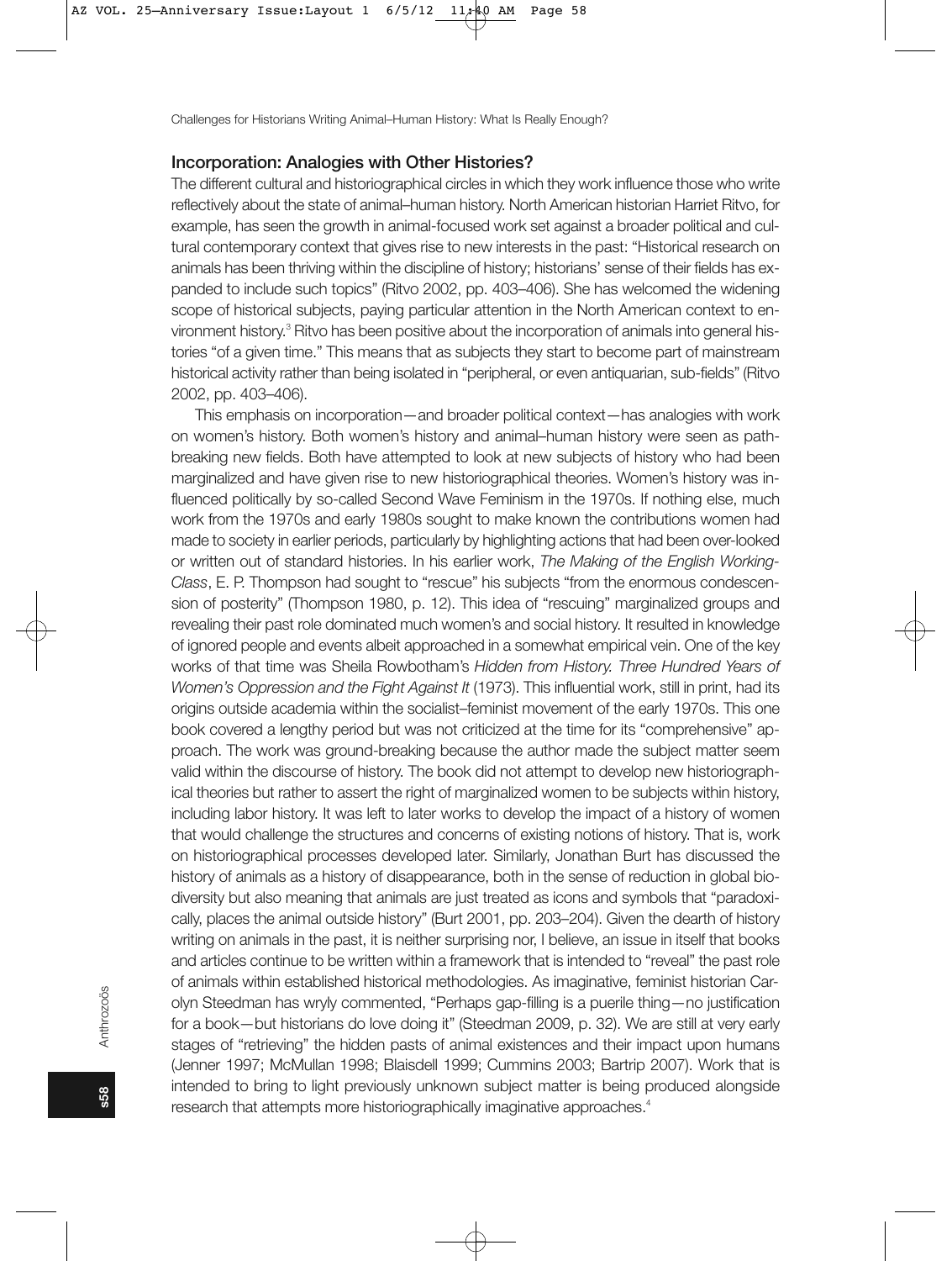#### Opening Up Debate: What Questions Are Enough?

A recent collection by historian Dorothee Brantz attempts to do more than retrieve unknown pasts (Brantz 2010). She states that the history of animal–human relations can take many forms because different kinds of people have engaged with a wider variety of animals in many contexts. Brantz concludes her introduction with an exhortation to historians to reveal their methodologies and perspectives. This is advice well taken and is an approach that many scholars within more mainstream history have advocated as a way of developing an approach that is not empirical but rooted in the argument or methodology of the particular historian. In particular, she emphasizes the need to "always specify the sociocultural, economic, and political circumstances in which human–animal relations occur. We must also carefully chart the class, race, and gender relations that characterize human encounters with animals; and we must differentiate between diverse types of animals and their particular status within human societies" (Brantz 2010, pp. 10–11). Again this is a welcome approach. Historians are concerned with change (and continuity) over a period of time and different places. We analyze both broad trends and very specific moments and examples. Such approaches are givens. As cultural historian Joanna Bourke has recently argued, in every period of history and every culture "commonsensical constructions of 'the human' and 'the animal' exist, but the distinction is constantly undermined and re-constructed" hence the need for clarity about specific time and place (Bourke 2011, p. 5).

However, despite Brantz's discussion of historical methodology in her introduction, it is not primarily about the role of the historian but rather the subject matter of research, animals. For her the question of animal agency is "the problem with animals and history." She has chosen to define agency as the ability to directly transform human structures, which would thus apparently exclude animals. (This, however, begs the question of the nature of the historical question being discussed and is rather narrow in focus. Analysis of domesticity, for example, could certainly easily embrace certain animals as historical agents [Brantz 2010, p. 3].) Other historians, however, working in the Animal Studies field have adopted different approaches towards animal agency. Jason Hribal, for example, has applied ideas of "history from below" drawn from E. P. Thompson in relation to the working class, to a history of animals. Some of his conclusions are both sweeping and contentious, not least because he chooses to focus on groups of animals rather than individual examples, and to transfer a Marxian concept of class as applied to humans to animals (Hribal 2007). More convincingly, Keri Cronin and Teresa Mangum focus on agency in other ways. By careful, detailed reference to animal welfare campaigners' visual material of the nineteenth century, Cronin argues that representation of speaking animals "allowed readers and activists to recognize animal agency, but also existed as a site in which to imagine further articulation of nonhuman agency and voice" (Cronin 2011). Similarly, Mangum argues that in some circumstances during the nineteenth century, "the animals wrote back" (Mangum 2002; 2007, p. 173).

Having discussed agency, Brantz then turns her attention to materials: "writing the history of animals demands negotiating our desire to recover the *historical* [my emphasis] lives of animals vis-à-vis the fact that all of the available records of those lives have been produced by humans. Whether such a history can be anything *but* [original emphasis] representational is thus one of the key debates in the emerging field of animal studies" (Brantz 2010, p. 5). At this point there is an elision between the past—in the sense of events happening before the present—and the writing of history as (usually) writing or/and analysis that gives a status to chosen aspects of the past. This may be an unconsidered elision but it is an important one. An acknowledgment of the existence of a "past"—whether considering animals or humans—needs to precede the making of a history. Most working in the field of Animal Studies would not dispute that (at least certain)

 $559$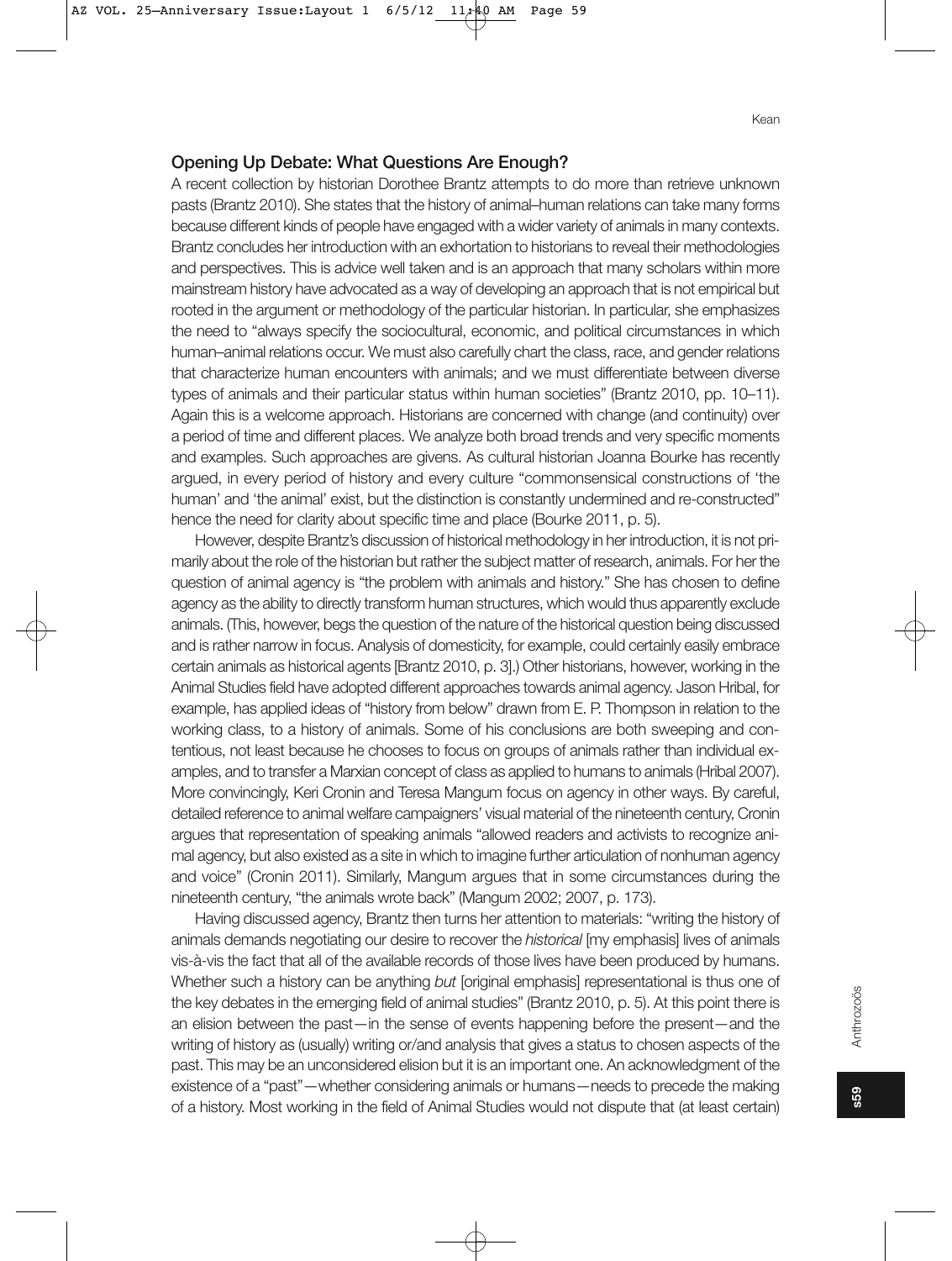animals have *past* lives. Whether past lives become "historical" lives depends not on the subjects themselves—be these animals or humans—but on those writing about them who then choose to construct a history. This is an important distinction. As Daniel Smail has suggested, "to admit that other animals have no sense of history is a quite different thing from claiming that animals cannot be held within the embrace of history" (Smail 2008, p. 69). The issue then is not about agency of the subjects of history as such (in this instance animals) but the choices, agency if you will, of those seeking to transform such actions into history. There is a distinction to be made between *events* happening in the past in which even the most conservative of historians would agree animals played a role, most obviously in the economy, transport, or warfare and the turning of this subject matter into particular histories that privilege animals. Whether one sees history as a construction or re-construction, a historian—of whatever sort—is key in its creation. An elision of"the past"—as events—with "history"—as an analysis or argument about such events can lead to a lack of clarity. It both implies empirical approaches that inevitably promote materials or "sources" as the only components of value in the history-making process. It downplays the way in which various nations, communities, and individuals, as well as historians in different times and places, have created different histories for the present (Rosenzweig and Thelen 1998; Ashton and Kean 2009; Kean and Martin in press). When social historians such as E. P. Thompson or Sheila Rowbotham, whose work I referred to earlier, chose to write politically engaged histories about working class women and men, they were not deterred from doing so by what was often regarded as a comparative lack of material written by the protagonists themselves. They were clear about their own role in writing new histories. In order to make my point clear, I want to look in a similar way at the represented past of a particular cat, Trim.

## Trim the Cat: Questions of Agency, Materials and Historians

Trim was a totally black cat, apart from four white feet and a white star on his chest. His tail was long, large, and bushy. His head was small and round. He weighed between ten and twelve pounds (Flinders 1997, pp. 4–6). Trim lived alongside his brothers and sisters on various ships of Matthew Flinders, the Lincolnshire-born explorer of southern Australia (Flinders 1997, p. 2). Trim could swim. He could grab hold of a rope. He walked on the dining tables and took food from men's forks and their mouths.

He was born in 1799 on the *Reliance* during a passage from the Cape of Good Hope to Botany Bay (Dudding 1973; Flinders 1997, p. 1). Trim was on the ship that explored the northern part of New South Wales before returning to England via Cape Horn and St Helena, having circumnavigated the globe (Flinders 1997, p. 29). He subsequently lived in a house in Deptford (then a dockland area of London). Trim went again with Flinders on a journey to the South Seas. Ship-wrecked in August 1803, the cat and crew were taken on board the schooner Minikin but stopped in the Isle de France due to the poor condition of the vessel. Thereupon they—men and Trim—were imprisoned on the allegation of spying. The men were removed to the Maison Despeaux as prisoners of war and Trim was later taken by a woman to be a companion for her daughter. Trim went away from this household and, despite a reward being offered, was never seen again by Flinders or the woman or her child.

Such are the bald "facts" of his existence. However, according to his biographer, Flinders, Trim was seen as fearless and affectionate. The evidence for this was falling overboard and thence learning to swim and having no fear of water. He was able to take food from officers and ordinary sailors alike because he was permitted to: he "was admitted upon the table of almost every officer and man in the ship." In terms of the men he became, "the favourite of all

**S60**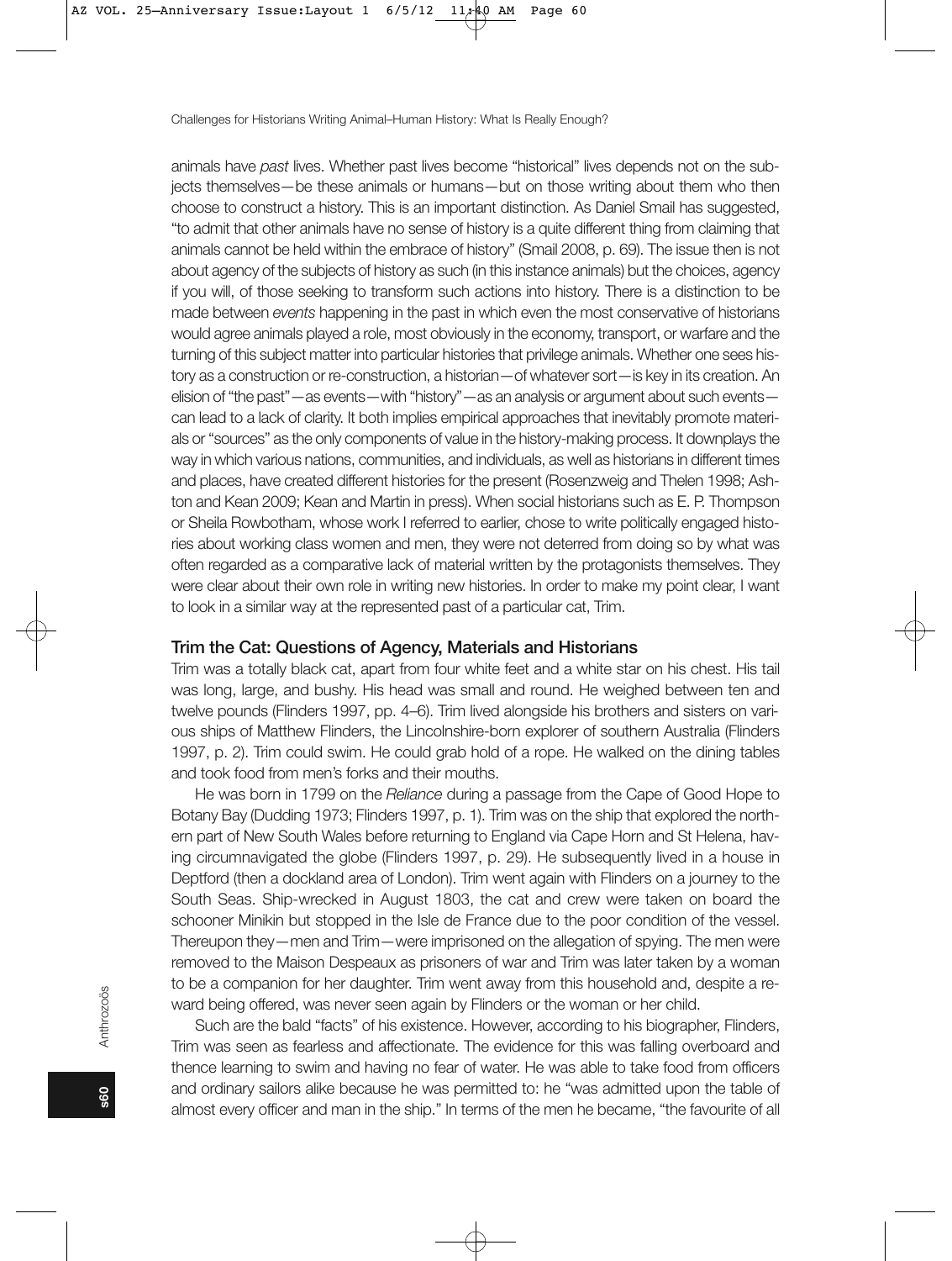our ship" (Flinders 1997, pp. 16, 17). He could also "play dead." Such behavior suggests agency of some sort, some choice of location and a particular, favorable, attitude towards humans. Cats were regular inhabitants of ships not least to act as mice and rat eradicators. But seemingly Trim did not only lurk in the lower decks, rather he was seen as unusual precisely because he engaged with people and was thus seen to go beyond a utilitarian role. Flinders' attitude towards him was "the best and most illustrious of his race, the most affectionate of friends, faithful of servants, and best of creatures" (Flinders 1997, p. iv).

From this short summary we might conclude that Trim possessed agency. Amongst other things we are told, for example, that he returned to the ship when there were opportunities to go on land or he decided to play particular games at different times and made himself known to the captain of the ship and his officers by his presence near them. However, I want to unpack some of the layers around *how* we might know about Trim—and, in turn, know that he made various decisions. We know about Trim only because Flinders chose to write about him. This was distinctive on the part of a naval commander. The account of the cat is neither part of Flinders' journals of his naval voyages, nor primarily his letters, but the protagonist in a separate account of just a few thousands words devoted exclusively to the cat.<sup>5</sup> Although it was not uncommon by this period for the wealthy to write elegies for dead pets or to erect an obelilsk or sculptured tomb, Flinders did not have such an opportunity to speak of his affection towards the cat (Thomas 1983, p. 118). Trim was stolen, presumed killed, and therefore could not be buried by Flinders. 6

Although we know about Trim because of the written account by Flinders, I would suggest that we also know about Trim because his *own* behavior was distinctive: he was not simply a construct of the naval commander. For example, when a rope was thrown over to to him, "he took hold of it like a man, and ran up it like cat" (Murray-Smith 1977, p. 8), "he learned to swim and have no dread of water," and "he was able to mount up the gangway steps quicker than his master, or even the first lieutenant" (Flinders 1997 pp. 2–3). It is also the case, of course, that the relationship between the cat and man provided the impulse for Flinders to write the account. Flinders makes explicit his emotional attachment to Trim. But, as ethologist Marc Bekoff has reminded us, "If animals didn't show their feelings, it's unlikely people would bond with them. We form close relationships with our pets not only because of our own emotional needs but also because of our recognition of theirs" (Bekoff 2007, p. 19).

Some might dismiss Flinders' account as a mere "representation" by a human of a cat, that is, we are only presented with a construction outside the animal's perspective (Rothfels 2002). However, we are not just presented with an account of the emotional impact of the cat on the human, although this is an impetus for the writing, but of aspects of the life of the cat. Humanauthored texts, as illustrated here, can provide insights that are not merely reducible to the human perspective (Benson, 2011, p. 5). Arguably, Trim does have at least relative autonomy from the framework of the writing of Flinders, albeit because of the incidents that the human has chosen to record.

It remains the case, however, that the reason Trim is known about today has little to do with cats—or Animal Studies scholars. The work was not published at the time (Brown and Dooley 2005, p. 150). Because of the status of Flinders, rather than that of Trim, the work was included with Flinders' papers in the National Maritime Museum in Greenwich. <sup>7</sup> Here the radical Australian Stephen Murray-Smith, who edited the journal *Overland*, found the account in 1971, some 170 years later while researching on Flinders. Although the account of Trim was previously unknown, it would prove to be a useful contribution to the journal since it was playing

ទូ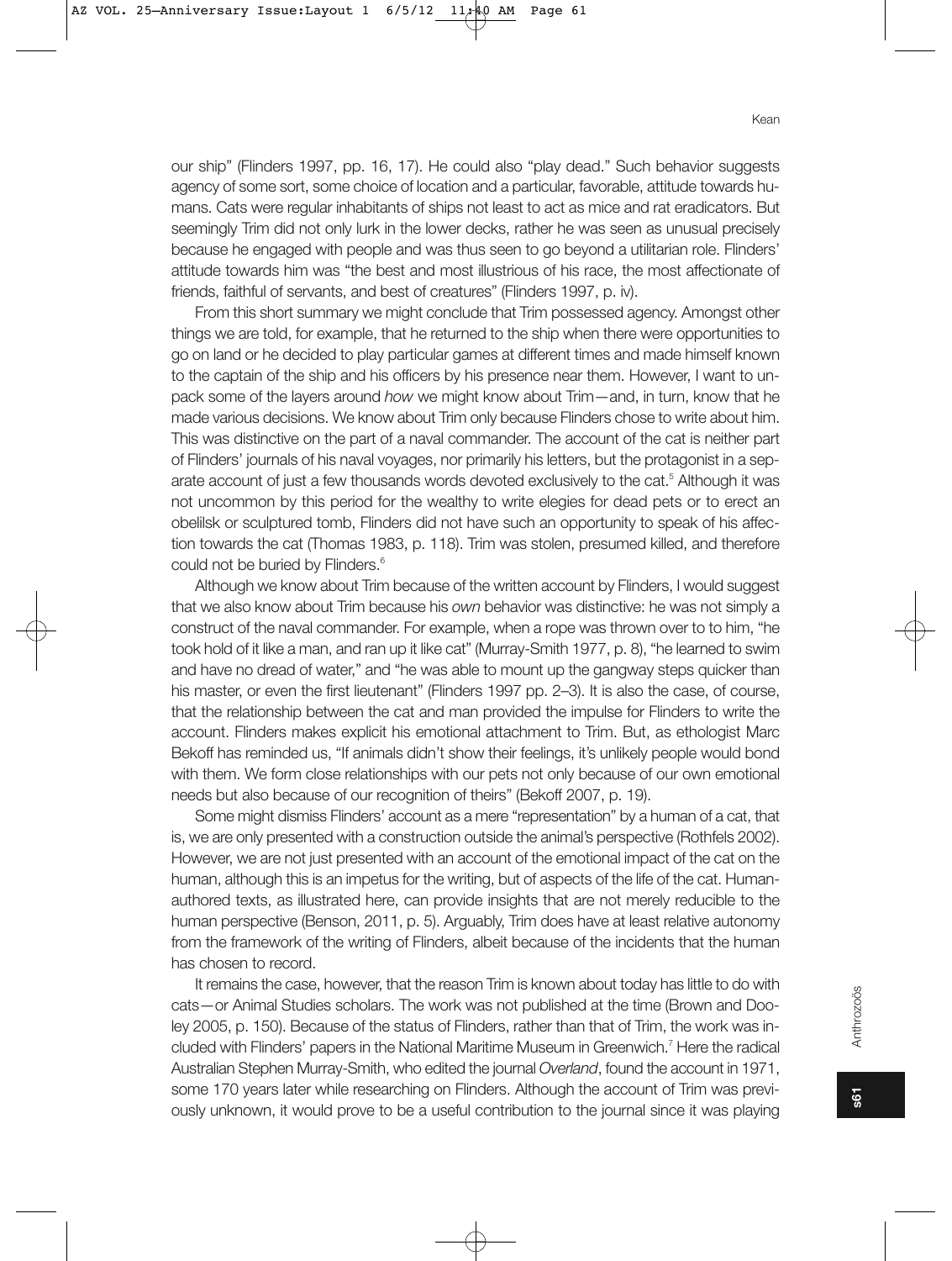an important role at that time in the development in Australia of radical nationalism (McLaren 2003, p. 193). The life of the cat would help re-create interest in Australia's past. While Flinders was described as "disgracefully neglected" by the British in the early 1970s (Dudding 1973, p. 15), he has been seen as a "popular hero" in Australia and has received enhanced attention through the focus on Trim from the 1970s onwards (Laughton 2004).

Flinders' unedited account of Trim was published in *Overland* in Winter 1973. As T. M. Perry, the Melbourne-based geographer, wrote in his accompanying introduction to this article, it was the first appearance of the essay in printed form. However, the work was published not because of intrinsic interest in Trim but for "the light it throws on early nineteenth century shipboard life and especially for its revelation of the author." Moreover, it was printed because it was "uncharacteristic" of Flinders' other writings, which were defined as "official and scientific" (Perry 1973, pp. 2–3; Perry 1974).

Another layer to the narrative has been added by the 1995 statue of Trim by John Cornwell, erected outside the Mitchell library in Sydney's Macquarie Street—and behind the 1925 Colton statue of Flinders. Trim's paw prints crossing to and from the base of Flinders' statue provides the connection between the two in a space of commemoration. In some ways the statue of Trim reflects the intention of Flinders that a monument be erected to "perpetuate thy memory and record thy uncommon merits" (Flinders 1997, p. 30). But the unveiling conducted by Rear Admiral David Campbell accompanied by the Naval Reserve Band reflected the naval context for their relationship (Flinders 1997, p. 51).

The publication of Flinders' work and the subsequent commemoration of Trim might, it could be argued, have little to do with interest in Trim. However, that Flinders' work has been published does mean that others can, if they choose, use this material to create histories privileging Trim. Certainly there are many layers, including those of time, place, and intention, contributing to meaning here: if the narrative of the cat was simply looked at empirically it would overlook the literary, political, and historical context and the rationale for the account of his life to be brought into the twenty-first century. However, I would suggest that the fact that this is a human representation (on various levels) does not prevent use being made of the material, for example, by a writer seeking to write an account that privileges an animal. Certainly, it sheds some light on the life of a cat outside a purely domestic context and suggests an emotional relationship that is often imagined to be relatively recent (at least in the case of feline–human relationships). So while there is material from the early nineteenth century (albeit humancreated) showing the role of a cat, it is primarily because of the role of other humans, historians, that Trim can emerge from the past—and the archive.

But, is human-generated material really such an issue? Routinely, social historians write, for example, about the role of workhouses and the poor law. They seek to understand the position of the inmates not least by using the registers and logbooks of the institutions or, where they exist, the rough examination books in which people seeking relief are obliged to tell a particular narrative—prompted by questions from an official—which can be written down as a personal narrative. It is known that these are mere traces, circumscribed stories. However, if a historian takes the decision that an emphasis on the lives of inmates of a workhouse is important, then the historian will decide that the available material, albeit limited and partial, will have to be used. The stance of a historian—and the materials—works in relation to each other. Those who seek to write histories on particular topics or from particular perspectives understand the limitations. Yet their commitment to histories that include, in this example, the destitute, the poor, and those excluded from former histories, lead them to believe it is "a price worth paying."

**S62**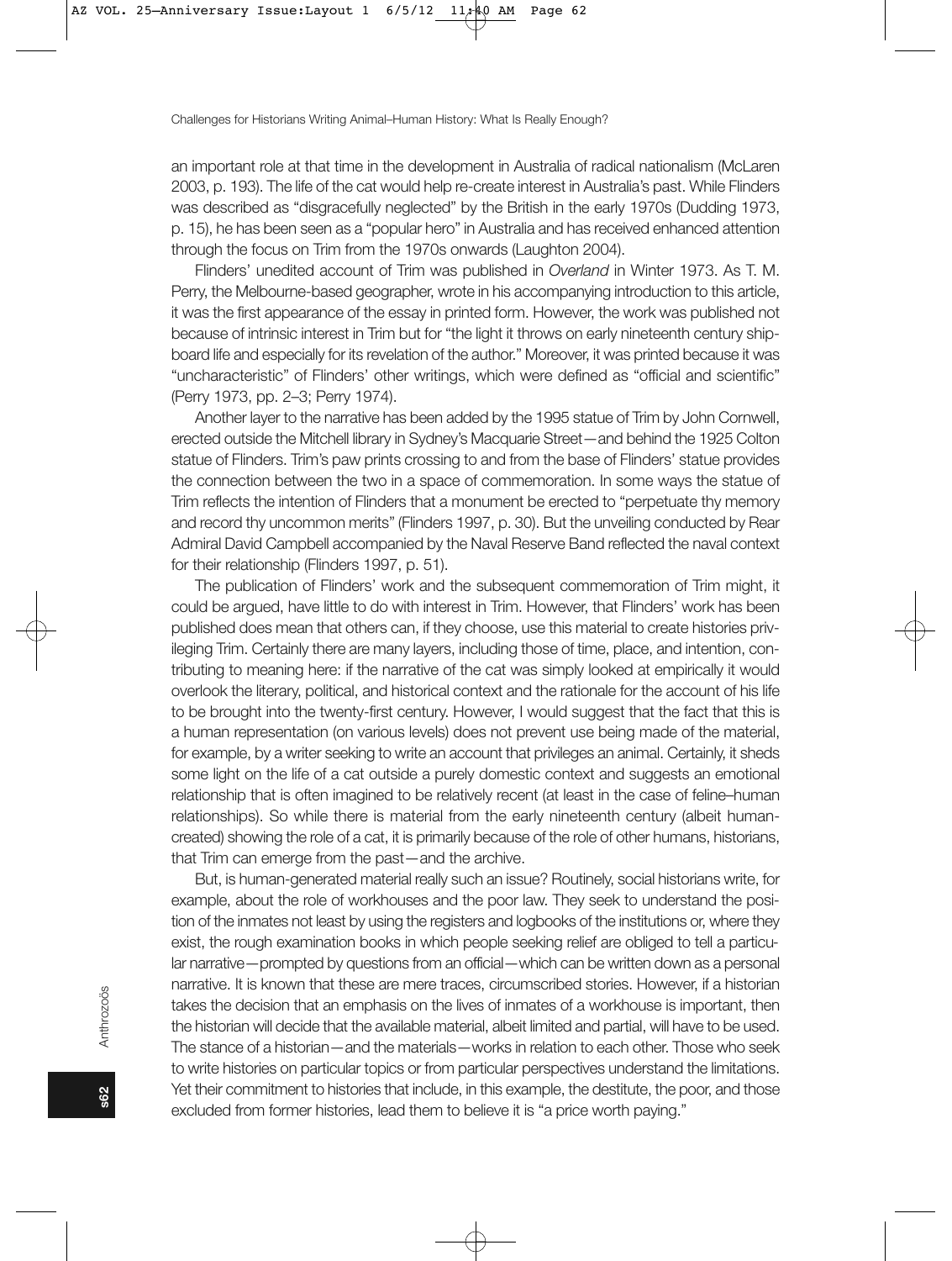## Benjamin and Brecht: What *Are* Historians Trying to Do?

Of course, by now discussing Flinders' writing I am providing another context. The reason I think it useful to discuss Trim here is not because I have a particular interest in Flinders, Murray-Smith, or Rear Admiral David Campbell, but because the cat illustrates my wish to write history that (at least) privileges the role of animals in the past. I can, however, almost hear Cary Wolfe's critique in my ear: "So even though—to return to our historian example—your concept of the discipline's *external* relations to its larger environment is post humanist in taking seriously the existence of nonhuman subjects and the consequent compulsion to make the discipline respond to the question of nonhuman animals foisted on it by changes in the discipline's environment, your *internal* disciplinarity may remain humanist through and through" (original emphases) (Wolfe 2010, pp. 123–124).

While noting the constraints apparently binding history, ${}^{8}$  I would, however, suggest that there is recent thinking in the field—as well as in the role of inter-disciplinarity integral to Animal Studies—that indicates that (at least some) historians are researching in ways that can help facilitate different sorts of history open to those working in animal–human history. Some of those who have been most critical of the possibility of history embracing animals tend, like Wolfe, to work outside this specific field. <sup>9</sup> In order to create *human*-centered histories, historians initiate a task of imagining, of thinking about what was it like to be alive in another time and place, in order to bring it into the present in some way. Those who think about such questions realize, however, that completion and success in such an endeavor is impossible since, amongst other things, there will only ever be traces existing in the present from the past. In her insightful work, *Dust*, Carolyn Steedman has explored what historians do when they go to "the archive," the commonplace location of paper-based materials that conventional historians use. It is, she says, to "do with longing and appropriation. It is to do with wanting things that are put together, collected, collated, named in lists and indices; a place where a whole world, a social order, may be *imagined* [my emphasis] by the recurrence of a name in a register, through a scrap of paper, or some other little piece of flotsam" (Steedman 2001, p. 81). This, after all, was the intention behind the research of Murray-Smith in the National Maritime Museum. Although many historians realize the rational impossibility of re-creating experiences from the past, there is always the hope that it is possible to do this particularly if one thinks it worthwhile to validate past lives. Indeed, if historians did not think it valuable to even attempt this task, then clearly we would not write "history." This is what historians do: we find material, often created in different times, with which to imagine a past and bring it alive in the present. Through the archival research of Murray-Smith and subsequent publication and heritage commemoration, Trim has been introduced to people of the late twentieth and twenty-first centuries.

At this point I suppose I could introduce discussion around the (im)possibility of imagining oneself as an animal in the past, consider analogies with the approach outlined by Steedman, and the implications for animal–human history.<sup>10</sup> But are historians actually seeking to go back into the past? Drawing on the work of Walter Benjamin, I would suggest that the role of a historian is not to recreate the past "as it really was."<sup>11</sup> I accept that "The past contains nothing of intrinsic value, nothing we have to be loyal to, no facts we have to find …" (Jenkins 2003, p. 29); however, as Benjamin suggests, "The true method of making things present is to represent them in our space, not to represent ourselves in their space … we don't displace our being into theirs; they step into our life" (Benjamin 2002, p. 206). The emphasis here is upon ensuring that particular events of an earlier time are not forgotten but made relevant in a particular contemporary moment (Benjamin 1992, p. 247).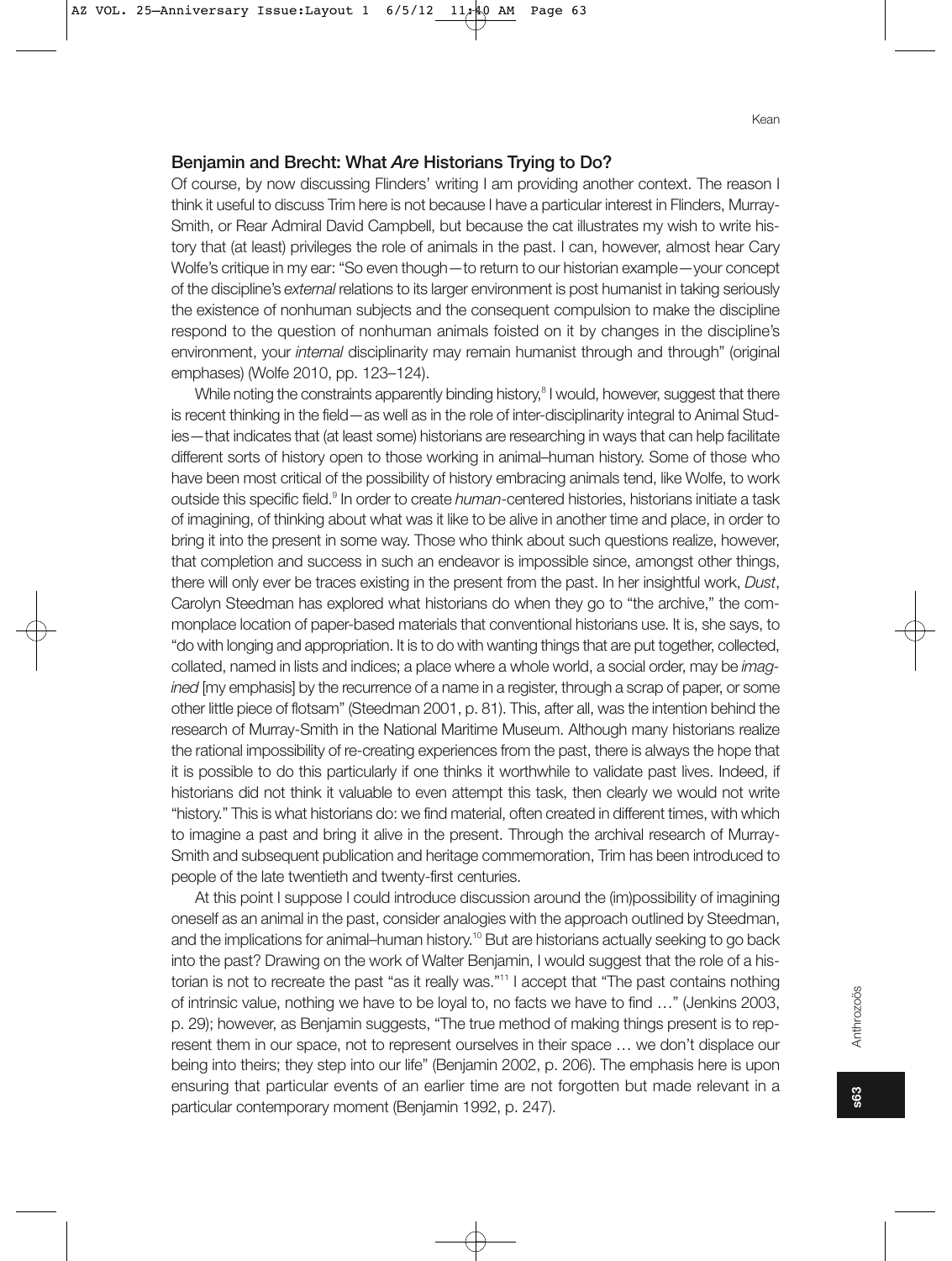The focus then for animal–human historiography, I am arguing, is not upon materials as such (or the connotations of those materials constructed by humans) but the function of the history writing and the role of the historian. To take this idea further, I refer to a well-known poem cited at the start of a recent essay by Clay McShane and Joel Tarr on horses in nineteenth century American cities (McShane and Tarr 2010). The authors quote some famous lines from Brecht's poem "Questions from a worker who reads." The lines chosen include, "Was it the kings who hauled the craggy blocks of stone?" Implicit in the rest of the essay is that horses were involved in creating such landscapes and, by implication, histories. They say, "urban historians have paid too little attention to these 'four-legged workers'" (McShane and Tarr 2010, p. 227). Their essay—as in their subsequent book on the topic—is an admirable act of incorporation (McShane and Tarr 2011). The poem, however, can be employed in different ways. There is an explicit emphasis on the materials for creating the past outside books, particularly traces from the physical landscape. Such traces could include the gradients modified or not by the labor of horses, the rat runs under floor boards, the tracks in the wood taken by foxes, the marks on trees scratched by cats. As Wilbert has suggested, "moving to see how nonhumans are active in the making of our worlds is a widespread change, though a nonlinear one from more human-centred practice …" (Wilbert 2006, p. 46).

"Questions from a worker who reads" also works on another level. Socially constructed public events provide a framework for questioning the nature of conventional history. Answers are provided but they are revealed through a silence, by what is not said, at least in words. However, the experiences of those without a voice—animals and certain humans—*have* been marked in the landscape, in the material culture of the past. Hence, other histories are possible. The key component, however, is the question being asked. Without active and conscious attention, the material itself would not convey such meaning (Kean 2004, pp. 188–190). In the Brecht poem the emphasis is both on what actually happened—the workers *did* do these things, the wars *were* fought—but also on what the "worker who reads" wants to know: understanding other ways of viewing the world.

Are there possible analogies to be made here with those attempting to write animal–human histories that privilege animals? Erica Fudge has written in illuminating ways about the problem of historiography for Animal Studies. She has challenged the role of representation, the way that the past is documented. In such discussion the materials for writing history are problematized as they emanate from humans. Fudge argues that as access to animals in the past is through humans "then we never look at the animals, only ever at the representation of the animals by humans." The difficulty then can be, she continues, that animals themselves disappear, abandoned in favor of the "purely textual" (Fudge 2002, p. 6). The material becomes an issue not because of the material *itself* but because Fudge is keen on writing history that has, at the very least, a focus on animals.<sup>12</sup> If a historian is simply "writing in" animals to existing frameworks of history, this is, of course, a valid approach. However, if a historian is attempting more than this, for example, by seeking to disrupt accepted ways of looking at aspects of the past by highlighting animal–human relations, this becomes more difficult. It is perhaps unsurprising that recently Siobhan O'Sullivan and Rod Bennison have described "Human–Animal Studies [as] an international phenomenon, with animal-related *puzzles* engaging the minds of inquiring scholars the world over" [my emphasis] (O'Sullivan and Bennison 2011, p. 334). For many working on the past in the broad Animal Studies field, the focus of their work is not around agency or representation as such, but an attempt to show in the present the importance of animals in the past (and present) or that change has occurred or that the lives of animals and people are (in various ways) intertwined.

**s64**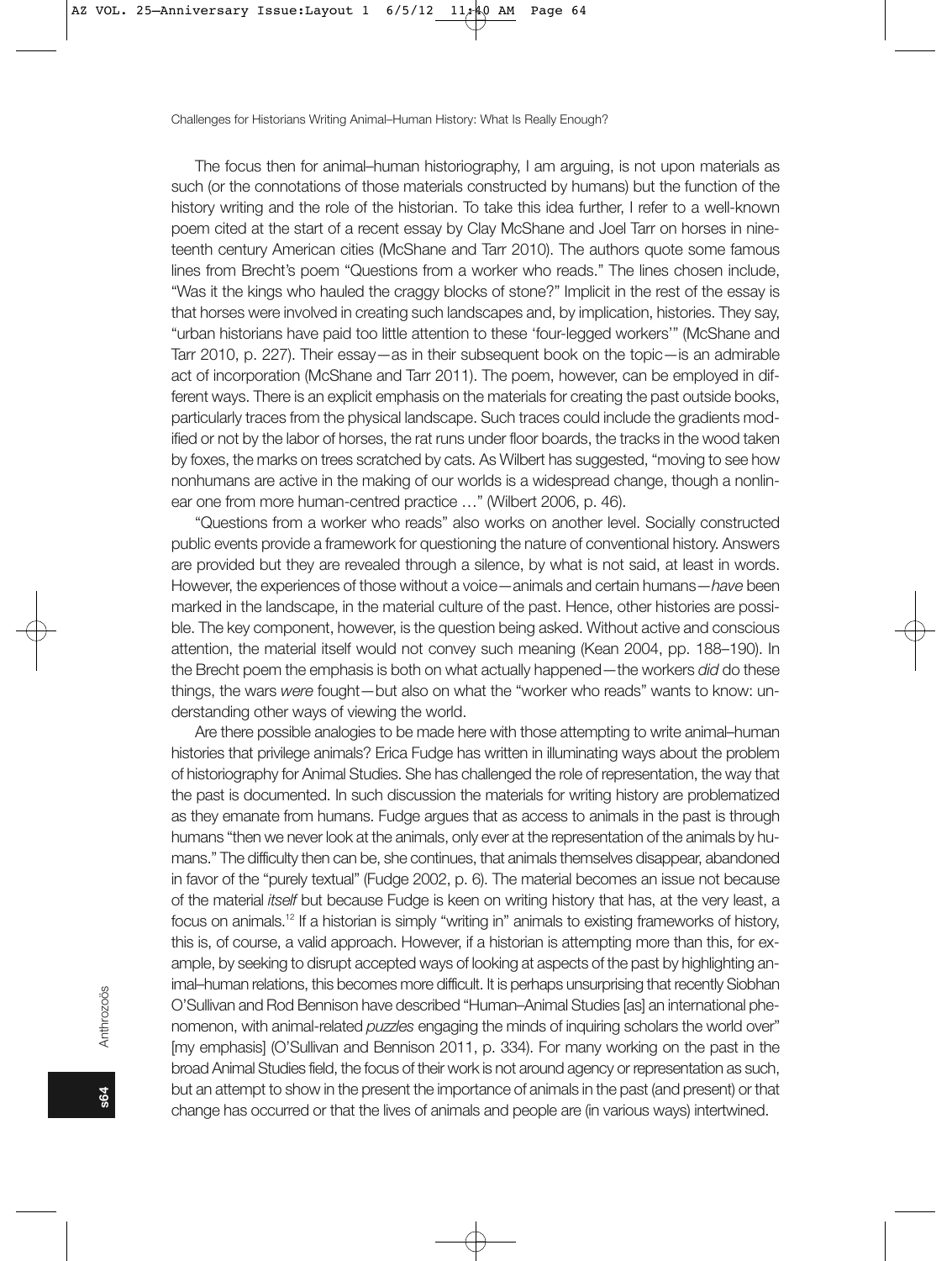#### Different Starting Points?

A different starting point might not be the subject matter, animals, per se but the historian's intentions. Thus, Jonathan Burt with his interest in post-humanist scholarship can state, "We have not to date been particularly well served by the history of animals in the twentieth century" (Burt 2009, p. 159). Thinking more explicitly about one's own role could be a useful starting point. This has been explored creatively in a new book by Jorma Kalela who argues, "It is the choices historians make that define the parameters of their studies and this gives them a great responsibility. They are, in relation to their own society, guardians of sound knowledge of the past, and in relation to past societies, instrumental in making sure that justice is done …" (Kalela 2011, p. 24).

Thinking in this way might lead animal–human historians not just to "write in" animals but to re-work given frameworks. Certainly, particular historical periodization—terms such as the long nineteenth century, for instance—do not necessarily make sense in relation to animals (Fudge 2002, p. 5). However, simply by looking at themes specific to animals in the past, such as hunting or domestication can "flatten out some of the distinctions" between different times, leading both to an ahistorical approach and an avoidance of discussion of the role animals have specifically played in relation to key moments of change such as the Enlightenment or Industrial Revolution (Fudge 2011, p. 426). Acknowledging the animal presence can disrupt and challenge conventional ways of seeing. In standard British social history, the 1911 Insurance Act, for example, has usually been seen as the first step on the way to constructing a modern welfare state, as realized by the 1945 Labour Government, with limited pensions and welfare benefits. But, as Tansey has noted, this was also the Act that instituted for the first time a state-endorsed medical research committee with implicit support for experimenting on animals (Tansey 1994). The institution of the National Health Service in 1948 took this a step further, as some animal campaigners argued at the time, with the government now officially "sanctifying" the "cruel and immoral practice" of vivisection (BUAV 1947). Asking different questions about this key piece of social legislation may well result in demonstrating the role of animals in welfare policy, but more significantly it can also challenge the ways in which the NHS as such is seen and the nature of the animal–human relationship that helped create it. Similarly, notwithstanding the key work of Angus Calder (Calder 1969; 1991), the start of the Second World War in Britain on the Home Front is often seen as a moment of consensus at a time when Britain stood alone and "could take it." The construction of the historical moment of World War 2 has been solely within a human framework. However, once we realize that in the first few days of the war in September 1939, when no bombing had occurred and without any government diktat, an estimated 400,000 pet animals were killed in London alone at their individual keeper's behest, we might start to review established frameworks (Moss and Kirby 1947, pp.18–19; Clabby 1963, p. 41; Kean in press).

While the killing at the start of the war *separated* animal–human interests, circumstances throughout the war tended to blur the animal and human both in terms of their survival and through the circumstances of their deaths. Humans adapted to circumstances: so did animals. Cats, for example, as analyzed both by the Cats Protection League and Julian Huxley, secretary to the Zoological Society, soon learnt on hearing an alert that there was danger from above. Accordingly, they would run to cellars and under chairs. As Huxley noted, animals' acute hearing meant that in saving themselves they were also alerting humans (Cats Protection League 1941). We cannot simply incorporate within such an existing grand narrative additional knowledge of events happening to animals during the war. Rather, this moment challenges the notion of what it was to be human or animal at that time. Both humans and

365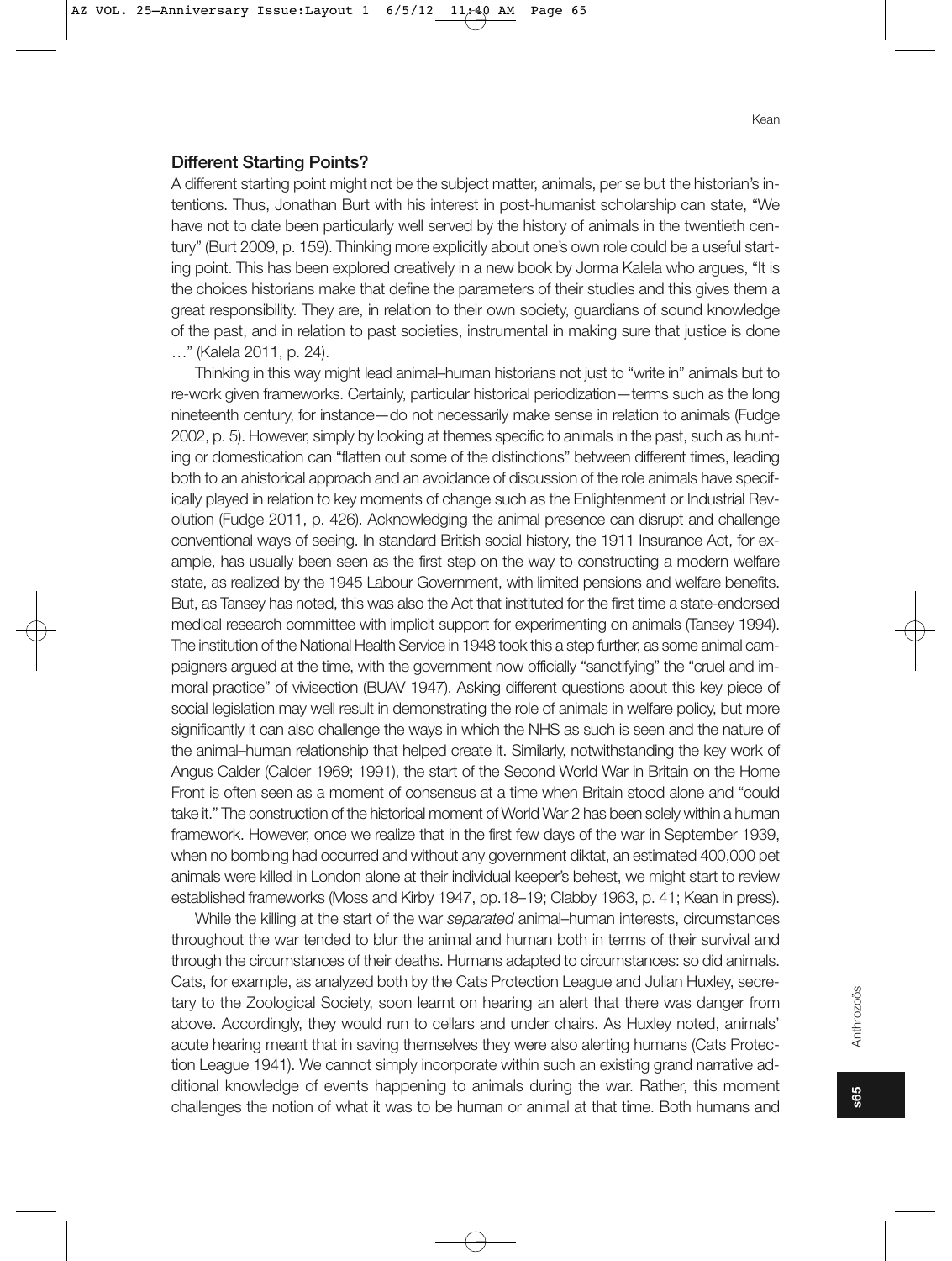animals alongside each other endured experience of bombardment, and changes in diet and domestic circumstances. But simultaneously, in some instances, there was a clear distinction between human and animal in which the human was not the one protecting vulnerable family members but killing or abandoning them.<sup>13</sup>

# Who Is History For? Material, Audience, Empathy—The Example of "War Horse" at The National Army Museum

I have suggested the role of the historian in writing animal–human history is key. But thinking about audience/readership is also important in determining the focus of research. The article an academic historian may write for *Anthrozoös* on vivisection is likely to be rather different from one written on a similar topic for the popular glossy *BBC History* magazine.

There may well be lessons to be drawn from the construction of animal–human histories outside academia aimed at a general audience, for example in plays and exhibitions. The process by which "popular understanding" informs the choice of history or heritage can be illuminating. In 2007 Britain's National Theatre staged an innovative production of *War Horse*, originally aimed at its Xmas "family" market.<sup>14</sup> "Joey" a first world war horse and his human companion, Albert, journeys through the battlefields of France and eventually returns home. It was based on the novel of the same name by Michael Morpurgo, well known for his animalfocused stories in war including the bombing of Dresden and the current war in Afghanistan (Morpurgo 2010a; 2010b). The political and social context was well researched. The accompanying program included material on the loss of life of horses in the war previously known mainly to military historians or to the specialist readers of works such as those by Clabby, Thompson, or Singleton (Clabby 1963; Thompson 1983; Singleton 1993).

The impact of a horse—a puppet moved internally and externally by human puppeteers was designed to mimic the movements of an actual horse. Although the "puppet" did not speak—it was, after all, a horse—it was presented as possessing emotion and was also a focus for human emotion. Such innovation emphasized an animal doing things—and suffering. It proved to be hugely popular.<sup>15</sup> Lynda Birke has analyzed this being caused in part by the depiction of the animal–human bond (Birke 2010). Quoting Morpurgo, she also suggests another reason. British (television) audiences were now used to seeing coffins coming home draped in Union Jacks: "suddenly the whole business of what happens when you go to war has come home. Maybe that is also part of what has struck a chord in *War Horse*, maybe the suffering that we know goes on and we know perfectly well went on in the First World War is relevant now and not passé" (Morpurgo in Birke 2010, p. 130).

This year, the film *War Horse*, directed by Steven Spielberg, opened in Britain to mixed reviews. Significantly, the historical context in some ways is not the key framework. Spielberg has said he saw the narrative "as a timeless story about the sacrifices of love" (Groskop 2012) and has downplayed the war context. It was not, he has said, his intention to make a war movie (Spielberg 2012). This is a different emphasis to that of the National Army Museum, which this year opened a special exhibition entitled "War horse: fact or fiction?" curated by Pip Dodd, which must surely challenge its self-stated crudely drafted rationale to "present historical fact." 16 That is, the museum has used as a legitimate basis for its display of a fictional work, and has also drawn on some of the ideas of the genre of the novel, play, and film. There is much here of the familiar structure of museum exhibitions: panels, displays of material from the existing collection, things to do aimed at children. The introductory panel explains the relationship between the book/play/film and the more usual material offered by a military museum: "*War*

**99S**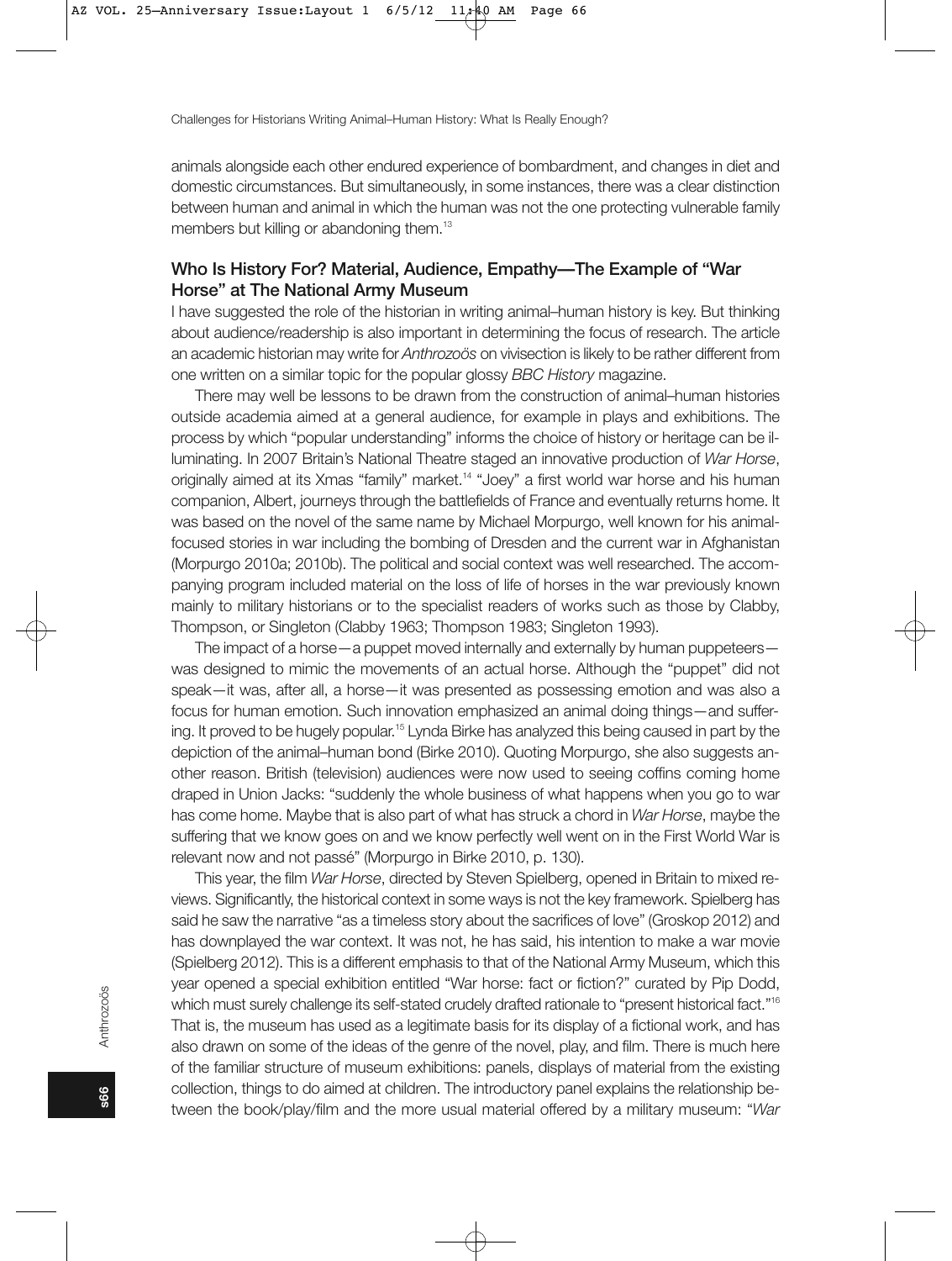*Horse* is the story of Joey, a young red bay colt taken from a farm in Devon and the care of his loving owner Albert to the bloody battlefields of France … Throughout history thousands of horses like Joey have played a vital role supporting soldiers on the battlefields." Thus the *individual* (and fictional) story is not downplayed but placed within a broader context. There are displays describing the role of horses in general in warfare at different moments in the past, but this is balanced by a focus on individual horses. These include: Marengo, Napoleon's horse whose skeleton was displayed in London in 1832; Jimson the mule serving with the Middlesex Regiment in India and the South African Wars who received medals for his work, and Sefton of the Household Cavalry injured by an IRA bomb in London in 1982 who received the honor of "horse of the year" in 1984. In some ways the emphasis on a fictional individual horse, Joey, has encouraged a more expansive approach to "real" horses. The focus on the individual and not merely the group creates a sense of empathy and identification missing from straightforward military history.

The majority of the material is, inevitably, from human-constructed sources, such as paintings (though there are also artifacts taken from horse corpses such as a horsetail). An artwork of a large horse made of wire stumbling upon barbed wire evokes far more than the textual explanation of the suffering caused to horses through such entrapment. A pair of binoculars encourages the human visitor to look through them and see how a horse sees differently, with a panoramic vision but a blind spot. But such artifacts and approaches are significant. Sandra Swart has argued that the fact that human instruments of control such as whips or reins were needed indicates horses' own resistance. Indeed although humans may not be able to see like a horse, Swart has noted that "many [people] have tried to think like a horse, which was essential in the process of domesticating and training them" (Swart 2010, pp. 202, 217). The exhibition attempts throughout to privilege horses rather than to speak of the work of soldiers with them. Thus, a letter from Field Marshall Sir Douglas Haig to the Duke of Portland, chairman of the RPSCA in January 1919, outlines his gratitude: "As you are aware, animals have been exposed to very severe trials and hardships, and have suffered heavily, not only in battle casualties but through the exhaustion and loss of health consequence on the severe stress of their work ... " 17

Near the end of the exhibition is a large horizontal display cabinet consisting of rows and rows of small white outline horses with two named from the play. The accompanying text states: "You have learnt about a lot of named horses in the exhibition, horses like Joey. Many of them were not as lucky as him. Help us to remember these forgotten heroes by naming them and decorating a paper horse and putting it on the Remembrance wall." The wall already contains such homage. One of the final panels defines remembrance as a feature of collective memory, thus being explicit about the rationale of this part of the exhibition (Halbwachs 1992; Samuel 1994; Nora 1996).

While this apparently simple and small exhibition seems unambitious in its approach, it is in fact quite sophisticated, raising questions about the presentation of animal–human history. The methodology of the exhibition is explained, a feature by no means commonplace in British museums. Significantly, individuals, including particular non-human animals, are privileged. Artwork designed to evoke an empathetic response is employed and, most importantly, an individual (fictional) animal is seen as worthy of analysis within a national story. In addition, the visitor is encouraged to respond empathetically to related subject matter, the plight of animals in war. It challenges the visitor to look at warfare generally and the First World War in particular in different ways to the norm.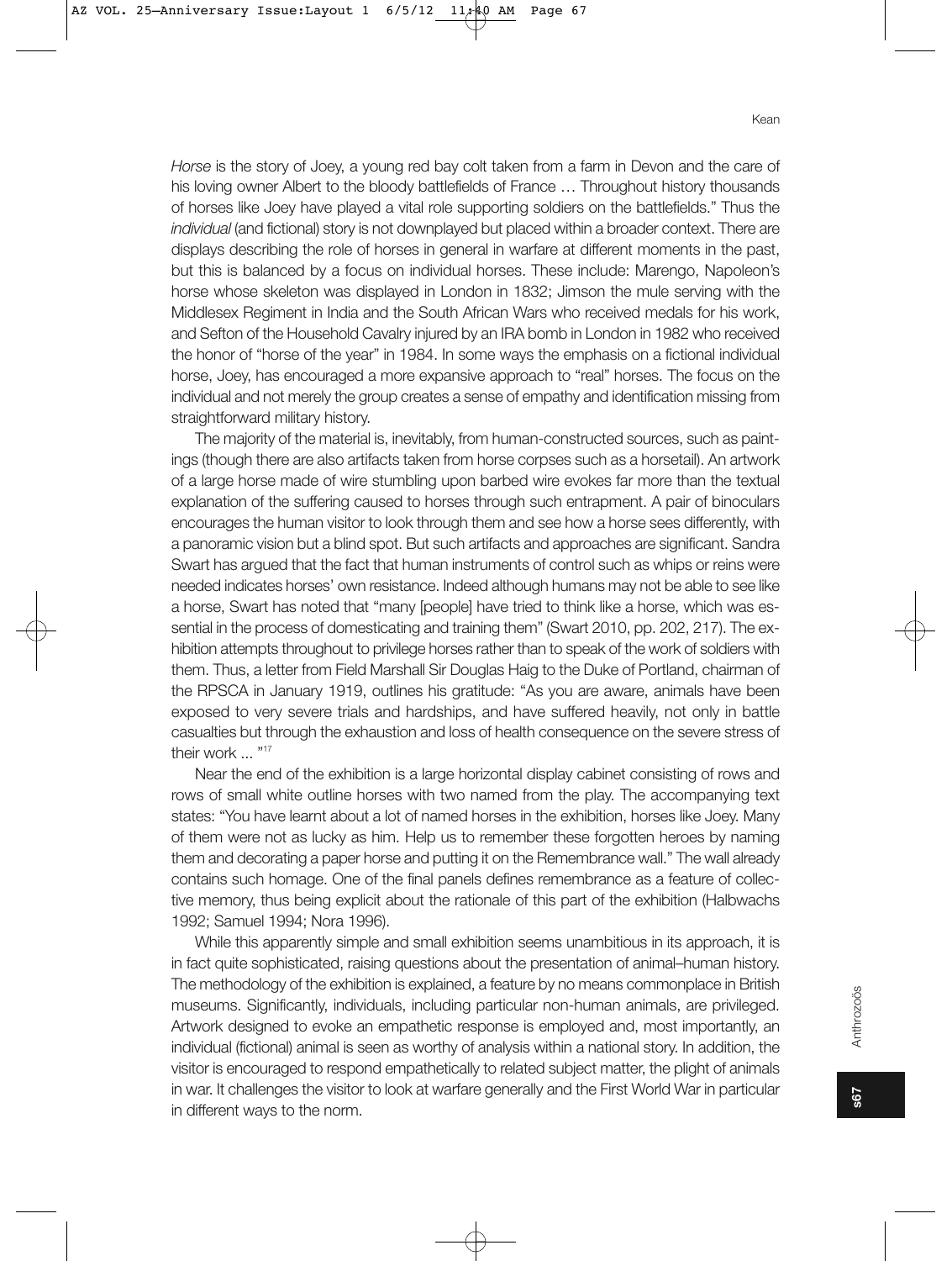# Conclusion

Today imaginative historians routinely incorporate approaches from different academic disciplines into their work. These may be broadly drawn from literature, anthropology, psychology, or philosophy. Those working in Animal Studies may also draw on the work of zoologists or veterinarians. The work of the new Bristol Cats Study run at the university's veterinary school by Dr Jane Murray (whose post is funded by Cats Protection) will surely be of interest. Her work is apparently "the first cat study of its kind" (Murray 2010) and draws on the study "children of the 90s"as a model. It uses cat keepers as conveyers of information through questionnaires with standard questions on cat behavior, characteristics, and lifestyle to facilitate improvement in the health and welfare of cats in the future.<sup>18</sup> Apart from improving cat health and well-being, the project may also be of use to those seeking to analyze in more meaningful ways cat behavior and feline–human relationships. While it is obviously a project of the twenty-first century it might, for example, help open up discussion of the way in which this relationship has changed or remained similar from earlier accounts we possess (such as that existing between Flinders and Trim). The ongoing work of John Bradshaw on dogs at the Anthrozoology Institute, also at the University of Bristol, has already suggested that dogs as social animals have more fine-grained emotions than humans, which can help us to look more critically at the canine–human relationship: "If the Inuit can have fifteen words for snow, maybe dogs can experience fifteen kinds of love" (Bradshaw 2011, p. 223).

It may be difficult thinking through the implications of writing animal–human history but this is a task that increasing numbers of historians are attempting. An anonymous reviewer of this paper suggested that the propositions explored here were not a "way forward" but rather a "way out." However, this begs the question of what is it that historians want to create. It may seem to this reviewer avoidance, but I do not think that there is only one type of history to be written. There are not ready-made answers but the very asking of questions can help us to think through historiographical processes and what we as creators of history are trying to do. They may also help us think through "what *is* enough"? As the last lines of the Brecht poem discussed above encourage us, "So many reports. So many questions."

# Acknowledgements

Thanks to Erica Fudge, Anthony Podberscek, Jo Stanley, and the anonymous reviewers for their helpful criticisms and suggestions. Thanks also to staff at the Mitchell Library, Sydney and to Tom Briggs at Cats Protection.

# Notes

1. I realize that the term "anthrozoology" is another term that might be used to describe work within the Animal Studies field. However, since my approach is rooted in the humanities the term Animal Studies is more commonly found. Examples of writing within such parameters embracing works with an historical perspective include: *Animalibus: Of Animals and Cultures*, the series recently set up at Pennsylvania State University Press, co-edited by Garry Marvin and Nigel Rothfels; or the *Animals, History, Culture* series at The Johns Hopkins University Press, under the general editorship of Harriet Ritvo; or the animal series at Reaktion books, under the general editorship of Jonathan Burt. One of the first such series was initiated by Brill through the Animals and Society Institute, with a slant "that allows exploration of the relation between human and nonhuman animals in any setting, contemporary or historical, from the perspective of various disciplines within the social sciences and humanities." Works include Munro (2005) and essays within, Van Sittert and Swart (2008), McFarland and Hediger (2009), Tyler and Rossini (2009), Freeman (2010), and Alves (2011). A range of University Presses, including Virginia, Chicago, Cornell, and Oxford regularly issue books with an emphasis on animal–human history. Even when books are not defined as historical as such, for example, the new Palgrave Macmillan series on *Animal Ethics* edited by Andrew Linzey and Priscilla Cohn, ostensibly within the remit of philosophy, politics, sociology, and media, it too draws on a historical context.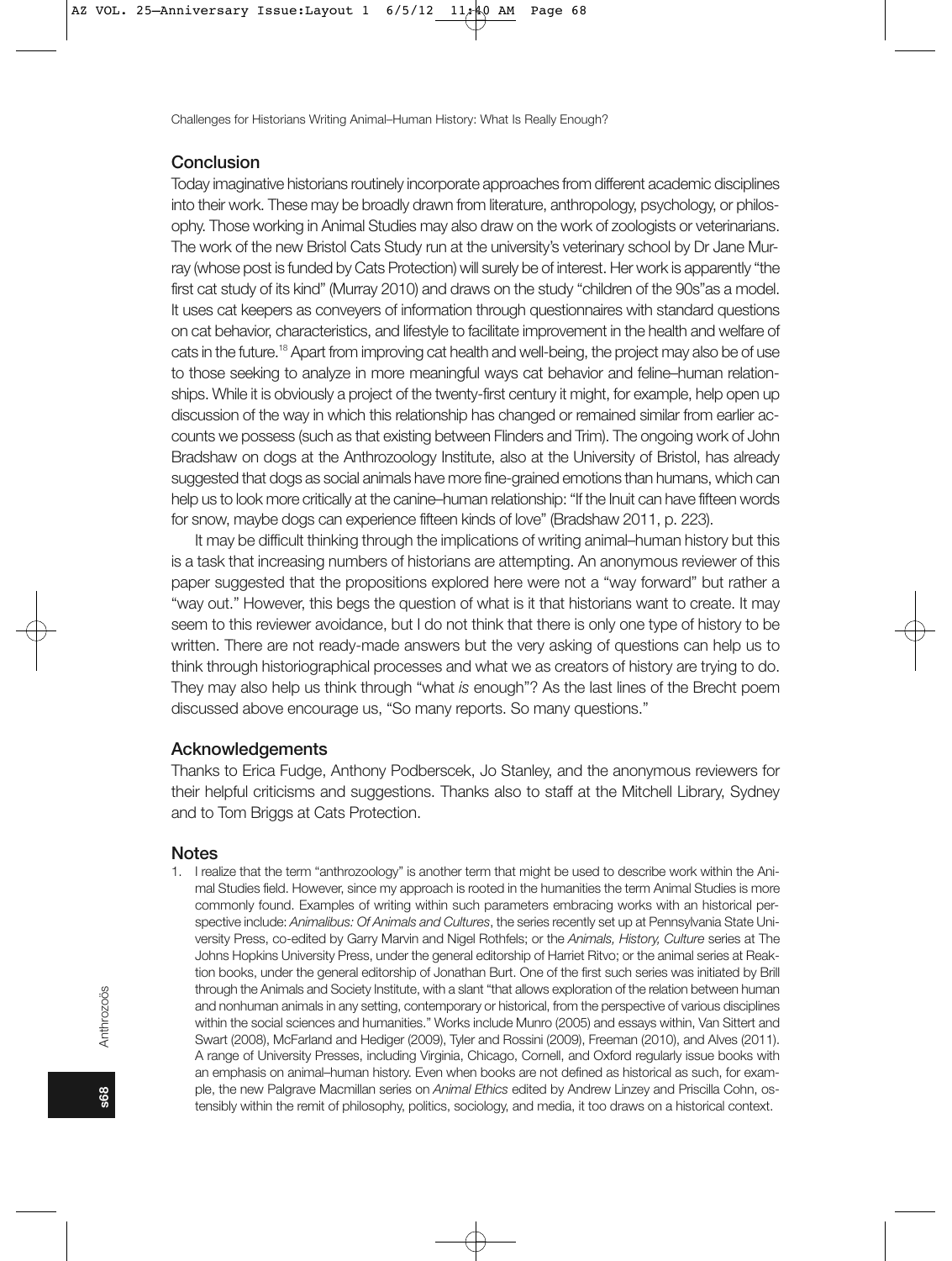- 2. Some conferences in 2011 with an emphasis on animal–human pasts include "Animal Ecologies in Visual Culture" (organized by Giovanni Aloi in London); "Representing Animals" (in Rennes, Brittany organized by Emilie Dardenne and Sophie Mesplède); and "Animal Gaze Revisited" (organized by Rosemarie McGoldrick at London Metropolitan University).
- 3. In Britain, historical works on hunting have been unsurprising given the controversy and publicity given to the parliamentary debates to regulate hunting. See, for example, Taylor (2004) or Tichelar (2006).
- 4. Within the framework of feminist scholarship, to refer back to my earlier example, there are feminist historians who would prefer to see histories of gender that acknowledge both the constructed nature of a history around women and men and their mutual influence. Nevertheless, such scholars may still choose to write articles for the *Women's History Review*, which champions a more empirical approach mindful of past neglect and the slippery status of histories privileging women's experience within (still) patriarchal societies, as opposed to the perhaps more historiographically imaginative *Gender and History*.
- 5. Flinders did, however, write to his wife from Sydney in June 1803: "Trim, like his master, is becoming grey: he is at present fat and frisky, and takes meat from our forks with his usual dexterity: he is commonly my bedfellow" (as quoted in Perry 1997, p. xvi).
- 6. Flinders believed Trim had been eaten, thus making Flinders' loss even greater: "it is but too probable that this excellent unsuspecting animal was stewed and eaten by some hungry black slave, in whose eyes all his merits could not balance against the avidity excited by his sleek body and fine furred skin" (Flinders 1997, p. 48).
- 7. The account is catalogued amongst Flinders' papers at FLI/11, National Maritime Museum archive catalogue.
- 8. See, for example, the innovative work of Daniel Smail in which he argues both for the importance of history and an approach that argues, "humanity's natural history persisted after the rise of civilization" (Smail 2008, p. 11). Thanks to an anonymous reviewer who drew my attention to this work.
- 9. See also the comment of anthropologist Garry Marvin, "I do not believe that scholars in the humanities can have much, or anything, of significance to say about animals outside any human context" (Marvin 2010, p. 62).
- 10. I am aware of the debates emanating from Nagel's statement that it was impossible for humans to imagine ourselves as a bat, "there is no reason to suppose that it is subjectively like anything we can experience or imagine" and that even if we could, we could not know "what it is like for a bat to be a bat" (Nagel 1974). Radical theologian Andrew Linzey, amongst others, has critically revisited Nagel, arguing that we do not need to know precisely how a bat thinks or feels or "mentally encounters the world" to "know basic things about how it can be harmed." Linzey argues that humans can know things about a bat's consciousness and concludes, "We can know these things at least *as reasonably* as we know them in the case of most humans" (original emphasis). Linzey is attempting to alter people's response to animals and, if nothing else, to prevent harm. Thus, quite logically, he suggests that we only need to know certain things to effect particular ways of seeing—and then relating—to animals (or for that matter humans). Linzey intimates that knowing *human* experience is impossible, but this is a task that routinely historians undertake in relation to human history (Linzey 2009, p. 50). (Also see Coetzee 1999, pp. 31–33, 102; Simons 2002, p. 117; Rowlands 2002, pp. 14–15.)
- 11. "The History that showed things 'as they really were' was the strongest narcotic of history" [and thus to be avoided] (Benjamin 2002, p. 463).
- 12. I realize that Fudge is attempting to do more than this but I am suggesting this as a dividing "bottom line" between those seeking to privilege animals in one way and another and those seeking to merely incorporate them into existing histories.
- 13. Hilda Kean. The forgotten cat and dog massacre of World War Two: The "Nation of Animal-Lovers" and the "People's War." Paper presented at the Representing Animals Conference, Rennes, October, 20–21, 2011. For a discussion of the complicated relationship between "pets" and humans, see Fudge (2008).
- 14. Directed by Marianne Elliott and Tom Morris from a script by Nick Stafford based on Morpurgo's novel (Morpurgo 1982).
- 15. It won five American Tony awards in June 2011 and British Olivier awards in 2008. It transferred both to the West End and Broadway.
- 16. [http://www.nam.ac.uk/about-us](http://www.nam.ac.uk/about-usAccessedonNovember12,2011) [Accessed](http://www.nam.ac.uk/about-usAccessedonNovember12,2011) [on](http://www.nam.ac.uk/about-usAccessedonNovember12,2011) [November](http://www.nam.ac.uk/about-usAccessedonNovember12,2011) [12,](http://www.nam.ac.uk/about-usAccessedonNovember12,2011) [2011.](http://www.nam.ac.uk/about-usAccessedonNovember12,2011)
- 17. There is also reference to the work of the Blue Cross and the Brooke. It is made clear that the work of the three organizations continues to this day.
- 18. [http://www.vetschool.bris.ac.uk/cats](http://www.vetschool.bris.ac.uk/catsAccessed) [Accessed](http://www.vetschool.bris.ac.uk/catsAccessed) on November 11, 2011.

69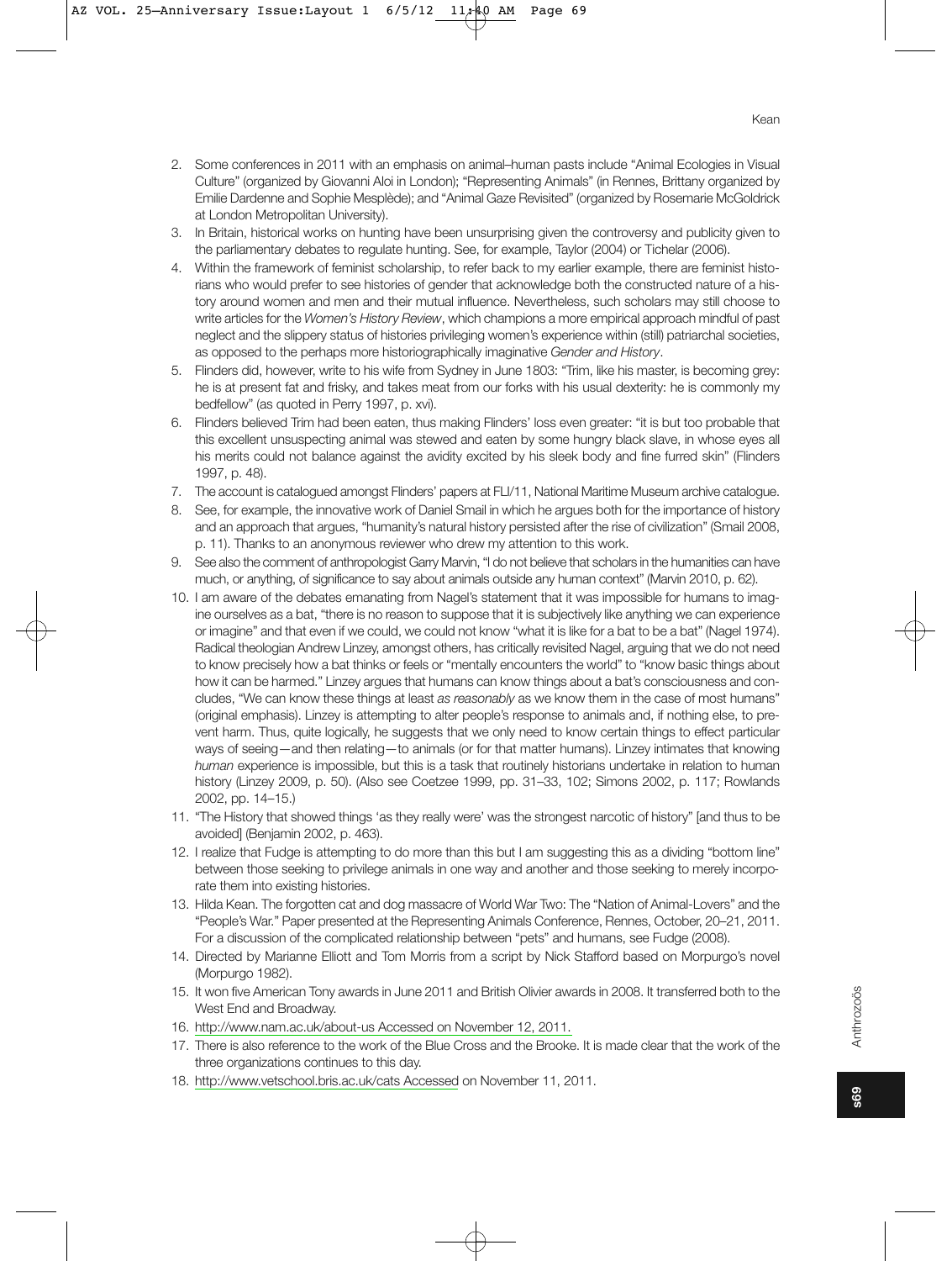Challenges for Historians Writing Animal–Human History: What Is Really Enough?

#### **References**

Alves, A. 2011. *The Animals of Spain*. Leiden: Brill.

- Ashton, P. and Kean, H. eds. 2009. *People and Their Pasts. Public History Today.* Basingstoke: Palgrave Macmillan.
- Bartrip, P. W. J. 2007. Myxomatosis in 1950s Britain. *[Twentieth](http://www.ingentaconnect.com/content/external-references?article=0955-2359()19L.83%5Baid=9985051%5D) Century British History* 19: 83–105.

Bekoff, M. 2007. *The Emotional Lives of Animals.* Novato, CA: New World Library.

- Benjamin, W. 1992. Theses on the philosophy of history. In *Illuminations*, 236–255, ed. W. Benjamin and H. Arendt. London: Fontana.
- Benjamin, W. 2002. *The Arcades Project* (translated by H. Eiland and K. McLaughlin). Cambridge, MA: Harvard University Press.
- Benson, E. 2011. Animal writes: Historiography, disciplinarity, and the animal trace. In *Making Animal Meaning,* 3–16, ed. L. Kalof and G. M. Montgomery. East Lansing, MI: Michigan State University Press.
- Birke, L. 2010. War Horse. *Humanimalia* 1(2): 122–132.
- Blaisdell, J. D. 1999.The rise of man's best friend: The popularity of dogs as companion animals in late eighteenth-century London as reflected by the dog tax of 1796. *[Anthrozoös](http://www.ingentaconnect.com/content/external-references?article=0892-7936()12:2L.76%5Baid=9985058%5D)* 12(2): 76–87.

Bourke, J. 2011. *What It Means to be Human. Reflections from 1791 to the Present*. London: Virago.

Bradshaw, J. 2011. In *Defence of Dogs. Why Dogs Need Our Understanding*. London: Allen Lane.

- Brantz, D. ed. 2010. *Beastly Natures. Animals, Humans, and the Study of History.* Charlottesville, VA: University of Virginia Press.
- Brown, A. and Dooley, G. eds. 2005. *Matthew Flinders' Private Journal 1803–1814.* Adelaide, Australia: Friends of the State Library of South Australia.

BUAV. 1947. *The National Health Service Act and Vivisection.* Bromley, Kent: BUAV.

- Burt, J. 2001. The illumination of the animal kingdom: The role of light and electricity in animal representation. *Society & Animals* 9(3): [203–228.](http://www.ingentaconnect.com/content/external-references?article=1063-1119()9:3L.203%5Baid=9985055%5D)
- Burt, J. 2009. Invisible histories: Primate bodies and the rise of posthumanism in the twentieth century. In *Animal Encounters*, 159–172, ed. T. Tyler and M. Rossini. Leiden: Brill.
- Calder, A. 1969. *The People's War.* London: Jonathan Cape.
- Calder, A. 1991. *The Myth of the Blitz*. London: Jonathan Cape.
- Cats Protection League. 1941. Wartime reactions of cats. *Cats News* May: 88–89.
- Clabby, J. 1963. *A History of the Royal Army Veterinary Corps 1919–1961.* London: J.A. Allen.
- Coetzee, J. M. 1999. *The Lives of Animals.* Princeton, NJ: Princeton University Press.
- Cronin, J. K. 2011. "Can't you talk?" Voice and visual culture in early animal welfare campaigns. *Early Popular Visual Culture* 9(3): 203–223.
- Cummins, B. D. 2003. *Colonel Richardson's Airedales: The Making of the British War Dog School 1900–1918*. Calgary, Alberta: Detselig Enterprises Ltd.
- Donald, D. 2007. *Picturing Animals in Britain*. London: Yale University Press.
- Dudding, J. 1973. *Captain Matthew Flinders RN. His Life and Place in the Exploration of Australia.* Lincoln: Lincolnshire & South Humberside Arts Association.
- Flinders, M. 1997. *Trim. A Biographical Tribute to the Memory of Trim.* Sydney: Angus and Robertson.

Freeman, C. 2010. *Paper Tiger. A Visual History of the Thylacine*. Leiden: Brill

- Fudge, E. 2002. A left-handed blow: Writing the history of animals. In *Representing Animals,* 3–18, ed. N. Rothfels. Bloomington, IN: Indiana University Press.
- Fudge, E. 2008. *Pets*. Stocksfield, UK: Acumen Publishing.
- Fudge, E. 2011. Attempting animal histories. Review of *A Cultural History of Animals. Society & Animals* 19(4): 425–431.
- Groskop, V. 2012. How Steven Spielberg found War Horse's third character in Dartmoor. *The Observer*, 8 January.
- Halbwachs, M. 1992. *On Collective Memory* (ed. and trans. L. Coser). Chicago: University of Chicago Press.
- Hribal, J. C. 2007. Animals, agency and class: Writing the history of animals from below. *Human Ecology Forum* 14(1): 101–112.
- Jenkins, K. 2003. *Refiguring History. New Thoughts on an Old Discipline.* Abingdon: Routledge.
- Jenner, M. 1997. The Great Dog Massacre. In *Fear in Early Modern Society*, 44–61, ed. W. G. Naphy and P. Roberts. Manchester: Manchester University Press.
- Kalela, J. 2011. *Making History. The Historian and Uses of the Past.* Basingstoke: Palgrave Macmillan.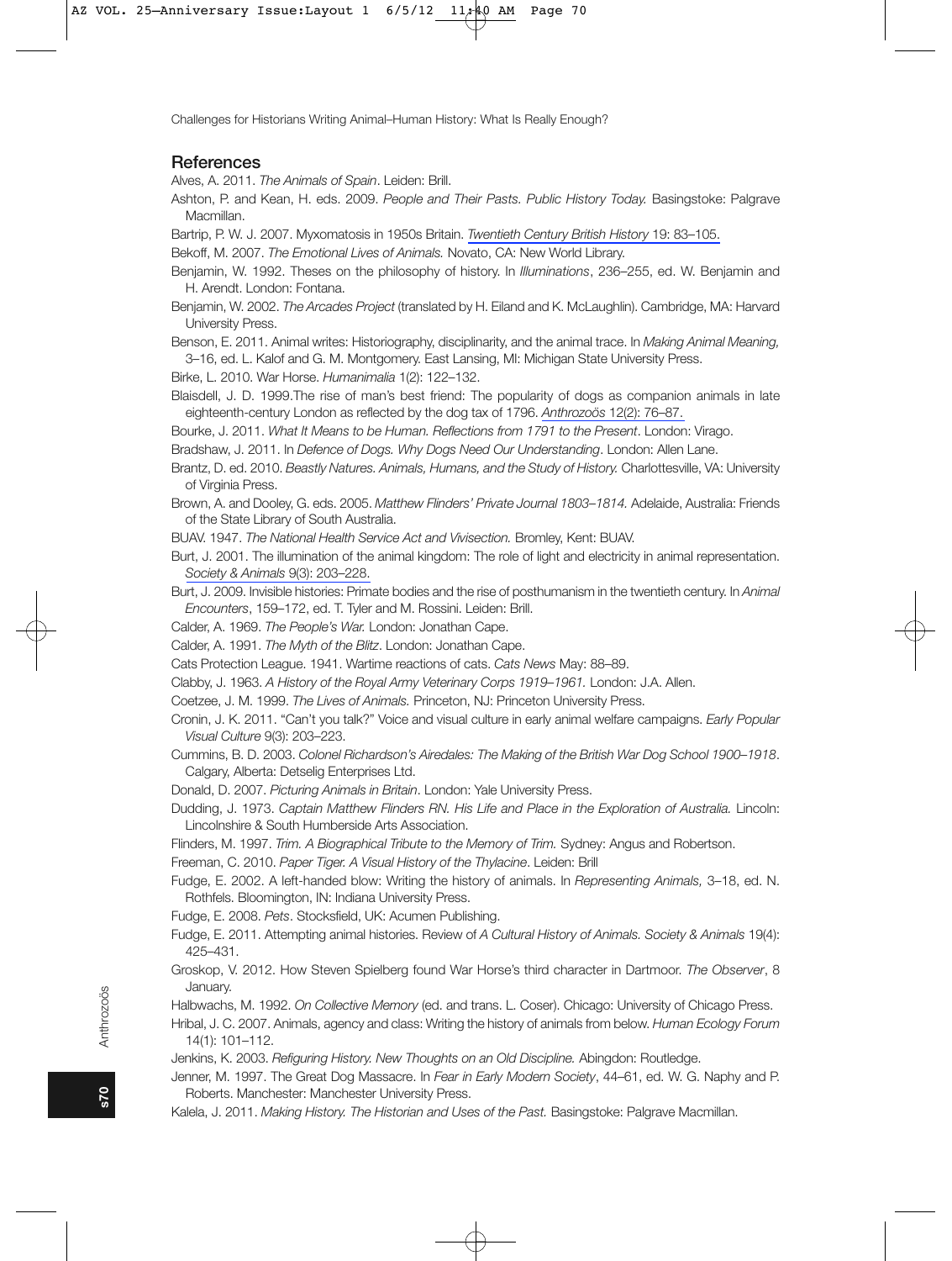- Kean, H. in press. The people's war on the British Home Front: The challenge of the human–animal relationship. In *Representing Animals in Britain,* ed. E. Dardenne and S. Mesplède. Manchester: Manchester University Press.
- Kean, H. and Martin, P. in press. *The Public History Reader.* Abingdon: Routledge.
- Laughton, J. K. (revised by David, A. C. F.) 2004. Matthew Flinders *Oxford Dictionary of National Biography*. [www.oxforddnb.com](http://www.oxforddnb.comAccessedonNovember28) [Accessed](http://www.oxforddnb.comAccessedonNovember28) [on](http://www.oxforddnb.comAccessedonNovember28) [November](http://www.oxforddnb.comAccessedonNovember28) [28,](http://www.oxforddnb.comAccessedonNovember28) 2011.
- Linzey, A. 2009. *Why Animal Suffering Matters. Philosophy, Theology and Practical Ethics*. Oxford: Oxford University Press.
- Mangum, T. 2002. Dog fears, human years. In *Representing Animals,* 35–47, ed. N. Rothfels. Bloomington, IN: Indiana University Press.
- Mangum, T. 2007. Narrative dominion or the animals write back? Animal genres in literature and the arts. In *A Cultural History of Animals in the Age of Empire*, 153–173, ed. K. Kete. Oxford: Berg.
- Marvin, G. 2010. Wolves in sheep's (and other's) clothing. In *Beastly Natures: Animals, Humans, and the Study of History,* 59–78, ed. D. Brantz. Charlottesville, VA: University of Virginia Press.
- Mayer, J. 2009. Representing the experimental animal: Competing voices in Victorian culture. In *Animals and Agency,* 183–205, ed. S. McFarland and R. Hediger. Leiden: Brill.
- McFarland, S. and Hediger, R. eds. 2009. *Animals and Agency.* Leiden: Brill.
- McLaren, J. 2003. *Free Radicals of the Left. Postwar Melbourne.* Melbourne: Australian Scholarly Publishing.
- McMullan, M. B. 1998. The day the dogs died in London. *London Journal* 23(1): 32–40.
- McShane, C. and Tarr, J. A. 2010. The horse in the nineteenth-century American city. In *Beastly Natures: Animals, Humans and the Study of History,* 227–245, ed. D. Brantz. Charlottesville, VA: University of Virginia Press.
- McShane, C. and Tarr, J. A. 2011. *The Horse in the City: Living Machines in the Nineteenth Century.* Baltimore: The Johns Hopkins University Press.
- Morpurgo, M. 1982. *War Horse.* Kingswood: Kaye and Ward.
- Morpurgo, M. 2010a. *An Elephant in the Garden.* London: Harper Collins.
- Morpurgo, M. 2010b. *Shadow*. London: Harper Collins.
- Moss, A. and Kirby, E. 1947. *Animals Were There. A Record of the RSPCA During the War of 1939–1945.* London: Hutchinson.
- Munro, L. 2005. *Confronting Cruelty. Moral Orthodoxy and the Challenge of the Animal Rights Movement.* Leiden: Brill.
- Murray, J. 2010. Be part of a nationwide cat study. Press release May 24, 2011. [http://www.bristol.](http://www.bristol.ac.uk/news/2011/7648.html) [ac.uk/news/2011/7648.html](http://www.bristol.ac.uk/news/2011/7648.html) Accessed on January 24, 2012.
- Murray-Smith, S. 1977. Introduction to Matthew Flinders, *Trim*. Sydney: Collins.
- Nagel, T. 1974. What is it like to be a bat? *The Philosophical Review* 83(4): 435–450.
- Nora, P. 1996. *Realms of Memory. Re-thinking the French Past* (trans. A. Goldhammer). New York: Columbia University Press.
- O'Sullivan, S. and Bennison, R. 2011. Riding the crest of a human–animal studies wave. *Society & [Animals](http://www.ingentaconnect.com/content/external-references?article=1063-1119()19:4L.333%5Baid=9985062%5D)* 19(4): [333–336.](http://www.ingentaconnect.com/content/external-references?article=1063-1119()19:4L.333%5Baid=9985062%5D)
- Perry, T. M. 1973. Matt's Cat*. Overland* 55 Winter: 2–3.
- Perry, T. M. 1974. Matthew Flinders' Papers. *The La Trobe Journal* 13:14–19.
- Perry, T. M. 1997. *Introduction to Matthew Flinders, A Biographical Tribute to the Memory of Trim.* Sydney: Angus and Robertson.
- Ritvo, H. 2002. History and animal studies. *Society & Animals* 10(4): [403–406.](http://www.ingentaconnect.com/content/external-references?article=1063-1119()10:4L.403%5Baid=9894273%5D)
- Rothfels, N. ed. 2002. *Representing Animals.* Bloomington, IN: Indiana University Press.
- Rosenzweig, R. and Thelen, D. 1998. *The Presence of the Past: Popular Uses of History in American Life.* New York: Columbia University Press.
- Rowbotham, S. 1973. *Hidden from History. Three Hundred Years of Women's Oppression and the Fight Against It.* London: Pluto Press.
- Rowlands, M. 2002. *Animals Like Us.* London: Verso.
- Samuel, R. 1994. *Theatres of Memory.* London: Verso.
- Simons, J. M. 2002. *Animal Rights and the Politics of Literary Representation.* Basingstoke: Palgrave.
- Singleton, J. 1993. Britain's military use of horses 1914–1918. *Past and Present* 139: 178–203.
- Smail, D. L. 2008. *On Deep History and the Brain*. Ewing, NJ: University of California Press.

 $\overline{5}$